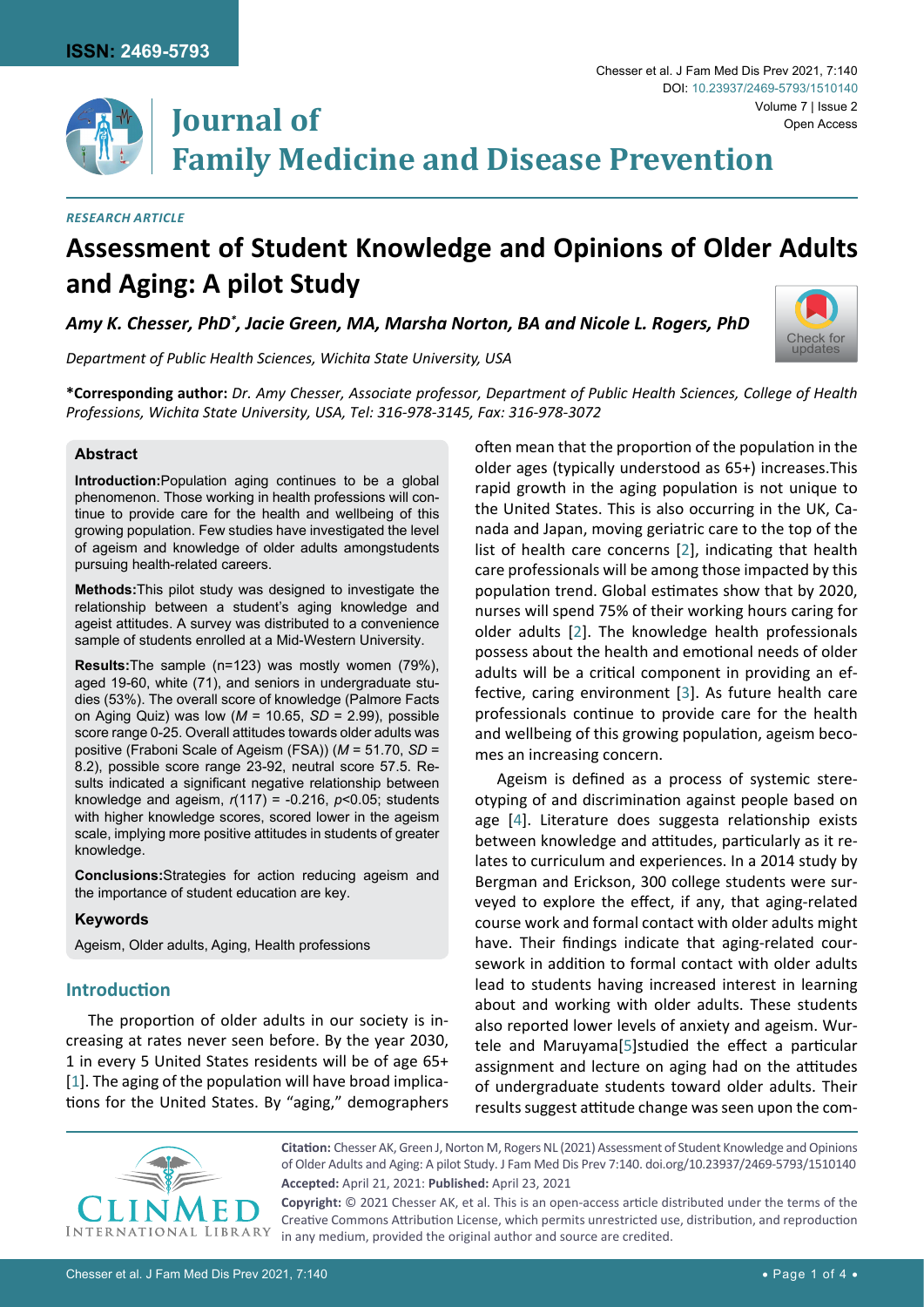completion of a service-learning program. Their findings indicate that students exposed to positive experiences with older adults hold more positive attitudes toward that population overall.

Specific to health care, research has shown there is value in measuring students' knowledge and attitudes about older adults due to the effect they have on the care students extend to older adults [[7](#page-2-6)]. Studies indicate that attitudes, defined as a learned predisposition toward a target (object or person), that have been formed from culture and lack of exposure or knowledge [[8](#page-3-0)] produce negative attitudes that appear to influence undergraduates against working with older adults.In a study of fourth-year nursing students [\[9](#page-3-1)], positive relationships with grandparents were linked to values such as respect and caring toward older adults, while clinical and work experiences were associated with a dislike for geriatric nursing, creating an incongruity between values and work attitudes. This implies the quality of the interaction occurring with older adults is impactful. For instance, another study featured beginning nursing students, working in pairs, who met with high-functioning older adults, four times over eight months for health promotion activities [[10](#page-3-2)]. Students' knowledge and attitudes were assessed at baseline and prior to each visit; social goals were assessed after each visit. Multilevel growth curves showed increases in student's knowledge about aging and positive views on older adult care, however compassionate goals, (motivation to help older adults) did not change [[10](#page-3-2)]. There is need to further examine the relationship of knowledge as it relates to attitudes across the health professions, to explore measures that can improve attitudes and ultimately, outcomes for older adults.

The purpose of this study was to assess students' attitudes toward older adults and examine whether a relationship exists between the level of knowledge of aging and ageist attitudes.

#### **Methods**

This was a pilot study using a test-survey. The survey was distributed to a convenience sample of undergraduate and graduate students enrolled in Public Health Sciences courses at a Midwestern university using either the online Qualitrics®data collection software or a pen and paper questionnaire. Online students were administered the online survey and face-to-face students were administered a pen and paper survey. The test-survey includes questions measuring knowledge of older adults, questions measuring level of ageism, and demographic information. Participant knowledge was assessed by answering 25 multiple-choice questions from the Palmore Facts on Aging Quiz (FAQ) developed by Harris, Changas, and Palmore [[11](#page-3-3)]. Participants received 1 point per each correctly answered question, for a total of 25 points possible. Higher scores indicate a greater level of knowledge.

To assess level of ageism, participants completed the Fraboni Scale of Ageism (FSA) developed byFraboni, Saltstone, and Hughes (1990) [[12](#page-3-4)] and later revised by Rupp, Vodanovich, and Credé [[13\]](#page-3-5). This scale consists of 23 statements displayed as 4-point Likert scale on how strongly the respondent agreed or disagreed with each statement (1= strongly disagree to 4= strongly agree). Scores can range from 23-92, with a neutral score equaling 57.5. Higher scores indicate greater levels of ageism.

In the last section of the survey, participants self-reported demographic information such as gender, age, race/ethnicity, program of study, and year in degree program. The survey was approved by the university's Institutional Review Board.

The primary outcomes of interest for this study was the knowledge score attained and its relationship to level of ageism demonstrated. All data were analyzed using IBM SPSS Statistics version 20.\* Differences on participant outcomes (e.g., total score for knowledge and total score for ageism) were assessed using the independent t-test based on the type of major (e.g., health professions or other) Type I error, alpha was set at 0.01.

#### **Results**

One hundred twenty three (N=123) students completed the survey. The sample was mostly women (79%), age 19-60, white/non-Hispanic (71%) and a senior in undergraduate studies (53%) ([Table 1](#page-2-7)). The majority of students (60%) had taken 1-3 aging courses followed by 29% having taken none and 7% having taken 4 to 6 or more than seven, respectively. The overall score of knowledge was low (M=10.65, SD=2.99). And overall attitudes towards older adults was mostly positive, average score slightly below neutral (M=51.70, SD=8.2). No gender differences were noted (results) and therefore, data were collapsed across gender for further analyses. To evaluate the primary relationship of interest in this study, Pearson's Correlation Coefficients were computed between knowledge and ageism. Results indicated a significant negative relationship between knowledge and ageism, *r*(119) = -0.216, p <0.05. An additional Pearson's Correlation Coefficient finding also suggests a significant relationship between age of the participant and ageism, *r*(116) = -0.234, p <0.05. No differences were not found to be significant based on knowledge and ageism scores for the majors (e.g. health professions or other).

#### **Discussion**

The significant negative relationship found between knowledge and ageism suggests that students who di-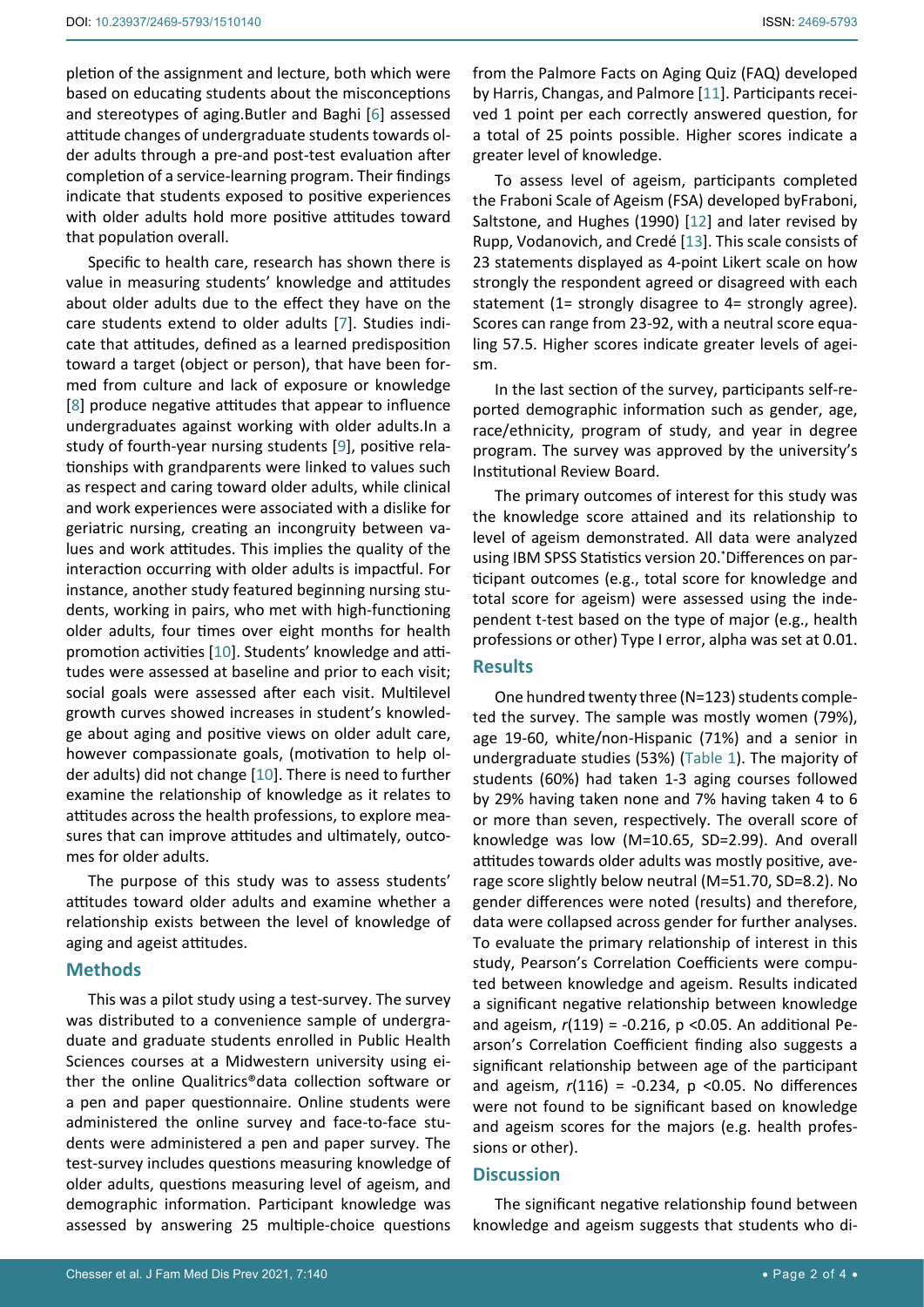#### <span id="page-2-7"></span>**Table 1: Participant characteristics (N = 123).**

|                                    | n              | (% )          |
|------------------------------------|----------------|---------------|
| Sex (n = 121)                      |                |               |
| Male                               | 26             | 21.5          |
| Female                             | 95             | 78.5          |
| Age (n = 123)                      |                |               |
| 18-24 years                        | 63             | 53.7          |
| 25-34 years                        | 34             | 27.6          |
| 35-64 years                        | 26             | 18.7          |
| Race/Ethnicity (n = 121)           |                |               |
| White, non-Hispanic                | 86             | 71.1          |
| African American                   | $\overline{4}$ | 3.3           |
| Hispanic or Latino                 | 12             | 9.9           |
| Asian / Pacific Islander           | 11             | 9.1           |
| Native American or American Indian | 3              | 2.5           |
| Other                              | 5              | 4.1           |
| Year in College (n = 120)          |                |               |
| Year <sub>1</sub>                  | 1              | $\mathcal{B}$ |
| Year <sub>2</sub>                  | 14             | 11.7          |
| Year <sub>3</sub>                  | 26             | 21.7          |
| Year 4                             | 63             | 52.5          |
| Graduate School                    | 16             | 13.3          |
| Current Major (n = 119)            |                |               |
| <b>Health Professions</b>          | 76             | 63.9          |
| Other                              | 43             | 36.1          |

splayed a greater level of knowledge on the FAQ, exhibited a lower score on the FSA, implying more positive attitudes in those of greater knowledge. This result shows support for the concept that knowledge about aging can positively impact attitudes toward older adults. The overall knowledge score of students was low, indicating an opportunity to better equip students in content surrounding knowledge of aging in an effort to improve their attitudes towards older adults. An additional finding showed that students of greater age scored lower on the FSA; thereby suggesting older students possess more positive attitudes towards older adults. Consequently, there is potential to explore opportunities that purposefully engage students of different ages with each other throughout the duration of a course and the impact this engagement can have on attitudes. And there is value in expanding upon existing research that interaction with older adults can have a positive influence on attitudes towards older adults.

# **Limitations**

The results from this study should be viewed within context of the limitations. This was a pilot study with a test-survey instrument. The study population was a convenience sample, limited to students from one Midwestern state. The survey was distributed using two modalities (paper and online Qualitrics®) and therefore is limited to those who were present for in class ses-

# **Conclusions**

The results show support for the concept that knowledge about aging can positively impact attitudes toward older adults. Educators teaching courses within the health professions should examine how revising curriculum and providing interactive opportunities with older adults can positively influence attitudes of students. Recent educational interventions such as the PEACE (Positive Education about Aging and Contact Experiences) model have shown some success with students [\[14](#page-3-6)]. Additionally, professionals currently working in communities with older adults should be assessed to examine if educational interventions are necessary. Aging populations are a global trend [[15](#page-3-7)[-17](#page-3-8)]. The need for health care professionals to be educated on matters of aging is rising, and the task of improving attitudes towards older adults is a necessity. Future research is necessary to evaluate relationships between additional variables such as number of aging studies courses taken and the impact on level of knowledge and ageism, and the impact of positive contact with older adults and how often contact occurs.

#### **Acknowledgments**

A special word of thanks to faculty in the Department of Public Health Sciences for their time and contributions to this study.

#### **Financial Support**

None.

### **Conflict of Interests**

None to Report.

#### **References**

- <span id="page-2-4"></span>1. [United States Census Bureau \(2018\) Older People](https://www.census.gov/newsroom/press-releases/2018/cb18-41-population-projections.html)  [Projected to Outnumber Children for First Time in U.S. Hi](https://www.census.gov/newsroom/press-releases/2018/cb18-41-population-projections.html)[story. Retrieved from Newsroom Pres Releseases.](https://www.census.gov/newsroom/press-releases/2018/cb18-41-population-projections.html)
- <span id="page-2-0"></span>2. [Potter G, Clarke T, Hackett S, Little M \(2013\) Nursing stu](https://pubmed.ncbi.nlm.nih.gov/23465846/)[dents and geriatric care: the influence of specific knowled](https://pubmed.ncbi.nlm.nih.gov/23465846/)[ge on evolving values, attitudes, and actions. Nurse Educ](https://pubmed.ncbi.nlm.nih.gov/23465846/)  [Pract 13: 449-453.](https://pubmed.ncbi.nlm.nih.gov/23465846/)
- <span id="page-2-1"></span>3. [Brown KM, Bright LM \(2017\) Teaching caring and compe](https://pubmed.ncbi.nlm.nih.gov/28841471/)[tence: Student transformation during an older adult focused](https://pubmed.ncbi.nlm.nih.gov/28841471/)  [service-learning course. Nurse Educ Pract 27: 29-35.](https://pubmed.ncbi.nlm.nih.gov/28841471/)
- <span id="page-2-2"></span>4. [Butler RN \(2005\) Ageism: Looking back over my shoulder.](https://www.jstor.org/stable/26555422?seq=1#metadata_info_tab_contents)  [Generations 29: 84-86.](https://www.jstor.org/stable/26555422?seq=1#metadata_info_tab_contents)
- <span id="page-2-3"></span>5. [Wurtele SK, Maruyama L \(2013\) Changing students' stere](https://journals.sagepub.com/doi/abs/10.1177/0098628312465867)[otypes of older adults. Teaching of Psychology 40: 59-61.](https://journals.sagepub.com/doi/abs/10.1177/0098628312465867)
- <span id="page-2-5"></span>6. [Butler FR, Baghi H \(2008\) Using the Internet to facilitate](https://www.tandfonline.com/doi/abs/10.1080/15350770801955305)  [positive attitudes of college students toward aging and wor](https://www.tandfonline.com/doi/abs/10.1080/15350770801955305)[king with older adults. Journal of Intergenerational Relation](https://www.tandfonline.com/doi/abs/10.1080/15350770801955305)[ships6: 175-189.](https://www.tandfonline.com/doi/abs/10.1080/15350770801955305)
- <span id="page-2-6"></span>7. [Wilson MAG, Kurrle S, Wilson I \(2018\) Medical student atti](https://pubmed.ncbi.nlm.nih.gov/29361969/)[tudes towards older people: a critical review of quantitative](https://pubmed.ncbi.nlm.nih.gov/29361969/)  [measures. BMC Res Notes 11: 71.](https://pubmed.ncbi.nlm.nih.gov/29361969/)